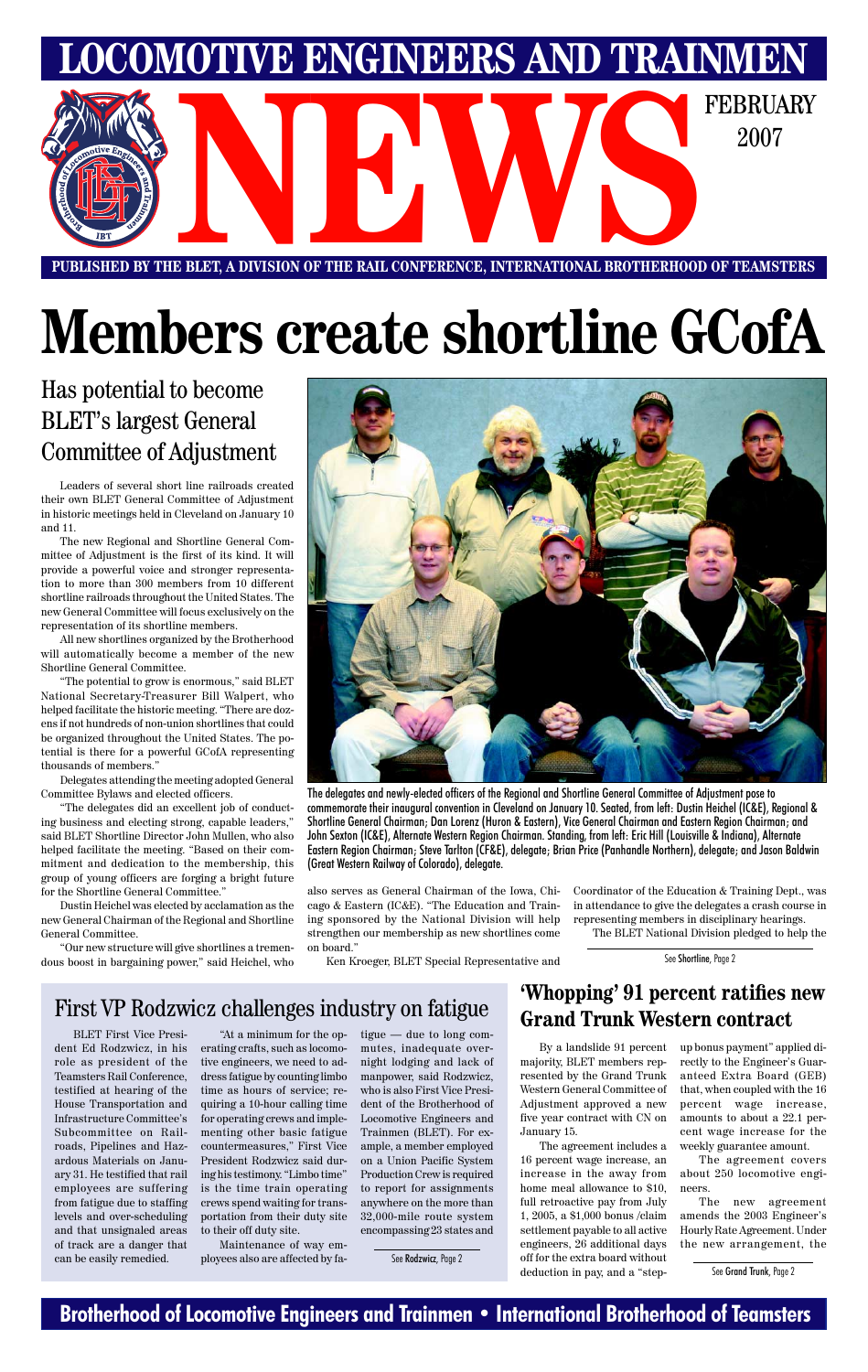fledgling General Committee get on its feet in the form of a \$4,000 short term loan, to be repaid over a 12 month period.

In addition to General Chairman Heichel, other GCofA officers elected were: Dan Lorenz (Huron & Eastern), Vice General Chairman & Eastern Region Chairman; John Sexton (IC&E), Alternate Western Region Chairman; Eric Hill (Louisville & Indiana), Alternate Eastern Region Chairman; Corey Carroll (IC&E), Secretary-Treasurer; and Tracy Jensen (IC&E), Alternate Secretary-Treasurer.

Representatives of many newly organized shortline railroads were in attendance as delegates, such as Brian Price of the Panhandle Northern, whose members ratified their first BLET contract in October of 2006, and Dan Lorenz, whose Huron & Eastern members joined the BLET in May and are still negotiating their first agreement. Other delegates included Jason Baldwin of the Great Western Railway

#### Shortline

Continued from Page 1

of Colorado and Steve Tarlton of the Chicago, Fort Wayne & Eastern.

Heichel said he and his fellow officers have a lot of work ahead of them, but he remains upbeat about the future.

"I anticipate a great future for our

Regional and Shortline General Committee of Adjustment," Heichel said. "The problem we had is that each individual railroad was so small. Now, we have the structure to come together and become more powerful." •



Ken Kroeger, right, BLET Special Representative and Coordinator of the Education & Training Department.



From left: BLET National Secretary-Treasurer Bill Walpert and BLET Director of Shortlines John Mullen represented the National Division during the two-day convention and assisted the Shortline delegates with the formation of the General Committee.

# **General Committee established for Shortline members**

covering two-thirds of the territory of the United States from New Orleans to Los Angeles and from Los Angeles to Portland or Chicago.

"The Teamsters Rail Conference believes that the solution to these excessive fatigue-inducing conditions is to reinstate some reasonable limits on

the size of territory these workers have to cover," Rodzwicz said.

As part of the re-authorization of the Federal Rail Safety Program, the Teamsters Rail Conference believes the ongoing program concerning main track switches in "dark territory" routes that have no signal system should be addressed. Misaligned switches have been involved in several fatal rail accidents in recent years, while off-the-shelf switch position detection technology has been available for some time.

The Teamsters Rail Conference represents more than 70,000 locomotive engineers, trainmen and maintenance of way employees on freight, passenger and commuter rail lines across the United States. The Rail Conference is a division of the International Brotherhood of Teamsters. •

### Rodzwicz

#### Continued from Page 1

Hourly Rate will increase to \$38.63 on July 1, 2009, while the weekly guarantee for Engineers will increase to \$1,738.24, providing GEB Engineers with a minimum annual income of over \$90,000.00 per year. "The whopping 91 percent positive vote by the membership in favor of ratification speaks volumes regarding the pay, protection and benefits this agreement provides for GTW Engineers and their families now and for many years to come," said John Karakian, GTW General Chairman. "This is especially true given the present climate within the country in regard to plant closings, outsourcing, rising fuel prices, bankruptcies, global competition, NAFTA, CAFTA, global unrest and uncertainties, etc, all of which have paved the way for the nation's railroads to jump on their middle classbusting corporate bandwagon to demand concessions."

BLET National Vice President Paul Sorrow played a key leadership role in negotiating the new contract. In addition to General Chairman Karakian, Vice President Sorrow thanked Marty Tyler, Local Chairman of BLET Division 650 (Durand, Mich.), and Tom

Greenman, Local Chairman of BLET Division 33 (Battle Creek, Mich.), for their contributions during the negotiating process.

"In any worthwhile endeavor, we must be totally prepared and willing to do whatever it takes to achieve victory, as was the case in reaching this agreement," Vice President Sorrow said. "Words cannot express the high regard that I hold for General Chairman Karakian for his unyielding commitment to gain the very best agreement possible for his membership.

"Our success is directly attributed to the GTW Membership for their patience and support over the long period of time that preceded the agreement. Suffice it to say that I am extremely proud to have played a small part in this great union effort."

Marty Tyler thanked General

Chairman Karakian for his efforts to help the Grand Trunk Western members, not only during this round of contract negotiations, but also for his efforts on a daily basis.

"I've been blessed to work with Brother John Karakian since 1992,"

Tyler said. "He is a Godsend for the men and women he represents. He doesn't do it for personal gain — he does it out of a commitment to the members and because it's the right thing to do. I can't thank him enough for all he does."

Tom Greenman described negotiations as a "roller coaster ride." He said Vice President Sorrow played a vital role during negotiations.

"He was our right hand man," Greenman said. "Without his help, we wouldn't have been as successful as we were."

BLET National President Don Hahs applauded the efforts of the negotiating team and praised Brothers Sorrow, Karakian, Tyler and Greenman for bringing the negotiating process to a successful conclusion. •

#### Grand Trunk Continued from Page 1

# **Members approve GTW contract by landslide**

The BLET National Division launched its new online Tax Compliance reporting system on January 9, another Internet-based innovation aimed at making the jobs of Secretary-Treasurers a little bit easier.

The new system allows Division, General Committee and State Legislative Board Secretary-Treasurers to enter their members' payroll information online.

The system then allows the S-Ts to produce the necessary forms they are required to file with the Internal Revenue Service. In addition, members' Railroad Retirement information is sent electronically to the National Division, eliminating the need to mail

forms OE-1 and OE-1a through the Postal Service.

Under the direction of National Secretary-Treasurer Bill Walpert, the National Division launched an internet-based system for dues reporting and collection on January 1, 2005. That new system has drawn positive reviews from Secretary-Treasurers nationwide for reducing paperwork and making their jobs easier.

"The BLET remains at the cutting edge of technology and our Internet-based reporting systems for our Secretary-Treasurers makes us one of the most Internet savvy unions in America," National Secretary-Treasurer Walpert said. "I want to thank Dr.

Elaine Reese, our Director of Tax Compliance, and Walt Schmidt, our Director of Online Services, for the countless hours of work they put in to developing this new system."

S-Ts can access the new system from the link provided in their membership reporting area.

Members with tax compliance related questions should contact Dr. Reese at (216) 241-2630, ext. 243.

Members with technical questions or problems regarding the new Tax Compliance reporting system should contact Walt Schmidt at (216) 241-2630, ext. 259. •

# **BLET launches web-based Tax Compliance program**

#### National Division remains at the cutting edge of technology for unions; Makes work easier for STs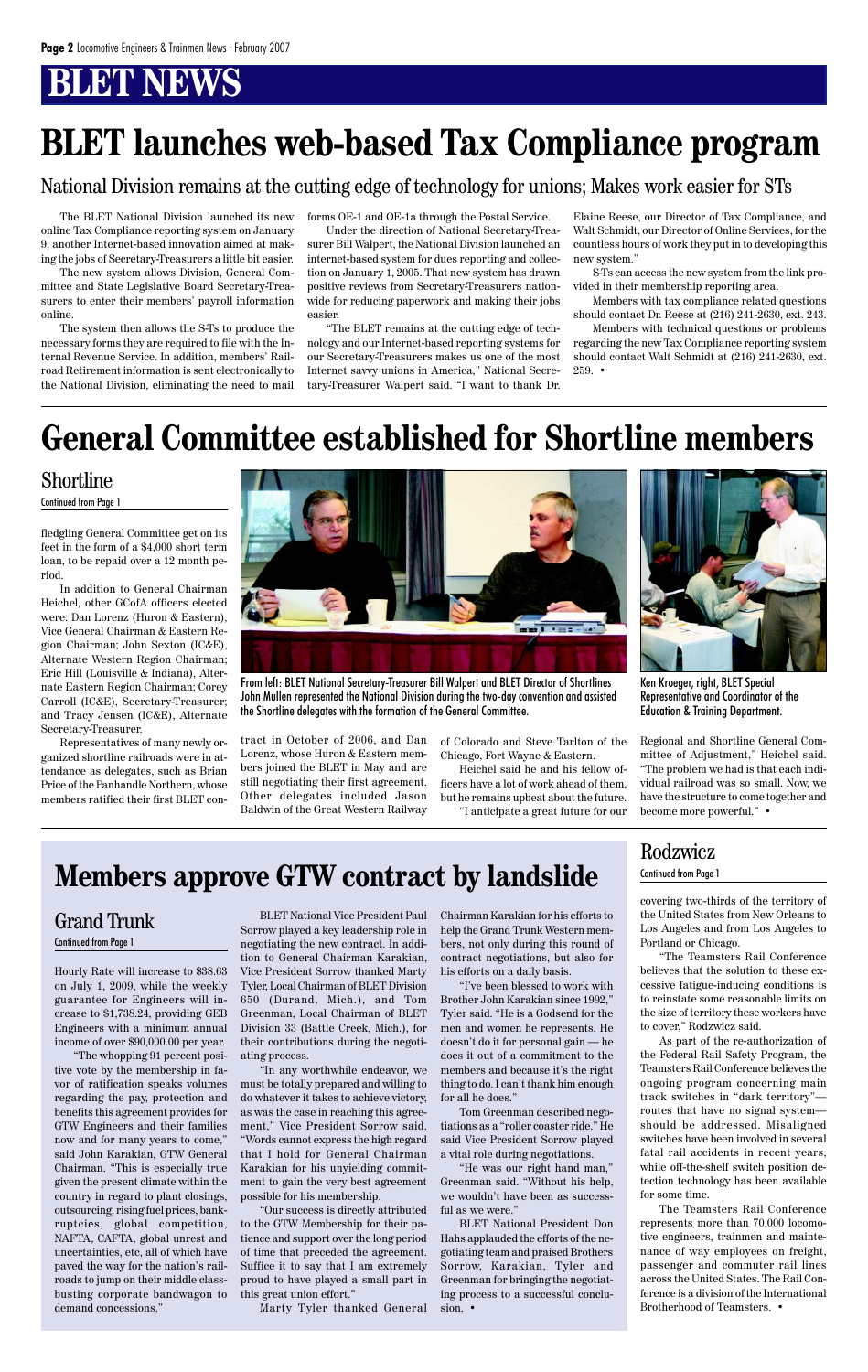**By Anita J. Caruso National Secretary BLET Auxiliary**

I hope this time of year finds everyone in good spirits, as it is with many

fond and not so fond memories, that I write this article.

I'm going to take you all back in time, to 1976, when I married my husband (Sam), who worked at Crown Center Hotel in Kansas City, Mo. He had been working there for six years and I had no reason to believe that this wouldn't be the place he

would work until he retired. Boy, was I wrong!

One day, he comes home and says, "I hear they are hiring at the railroad, I'm thinking of applying. Do you mind?" Well, who am I to tell someone that they can't try a new profession, so I said, "Sure, as long as you don't get a job that involves traveling or being gone overnight." Many of you are in families that grew up working for the railroad for many generations, but, no one in any of our families or any of our friends had ever worked for a railroad, so we



had no idea of what was to come!

In 1980, our first move came when our daughter was two months old. We left Kansas City and moved to Olathe, Kan., to be closer to his home terminal in Osawatomie, which was about 30

miles farther than I cared to move. Although Kansas City was only 30 miles from Olathe, my family felt I was "out of town" already.

It was then that I got an invitation to join GIA Helen Gould Division 235 of Osawatomie, Kan. I had no idea that there was such an organization and I was very

happy to be able to join. It was very comforting to know there were other people out there who could relate to what I was learning to accept as "normal" and give me tips on how to run a household without a husband to count on. They even let me bring my daughter to the meetings because I didn't have a sitter or know anyone in Olathe. That was very nice, too!

It was the monthly meetings that I so looked forward to attending, hearing about what was going on at the railroad from everyone's husbands perspective, trying to learn the "special lingo" that railroaders use, hearing ways to cope with holiday time when your husband was always working, and going to functions by yourself because the railroad again has held your husband hostage. It gave me the feeling like I had another family to lean on when our own families didn't understand why we couldn't commit to Sunday dinner in advance. These are things that people with "normal" jobs never have to endure or understand as it's a totally different way of life, for sure.

After seven and a half years in Olathe, my husband decided that a "better" job awaited him in Omaha, Neb. I thought I was going to die, right on the spot! He applied and in true railroad form, had to leave immediately upon being contacted, to be in Omaha so he could establish a new seniority date. That left me in Kansas with two small children and a husband who traveled back and forth from Omaha to Olathe for eight months. When the school year ended and the house sold, we headed north. Never in my wildest dreams did I think I would end up living in Nebraska. I thought the only thing there was the race track and college football, which were the only reasons we'd ever visited the state.

We arrived in Nebraska in May of 1988. From that day on, my husband would "bug me" to start an auxiliary here and I just kept putting it off. Finally, he wore me down and in early 1995, I started sending letters out to all the wives of BLE members asking if they would like to join a new auxiliary in the Omaha/Council Bluffs, Iowa, area. We had a wonderful response and were initiated in September of 1995 as River City Auxiliary 12 with 15 charter members.

Now, 11 years later, it was one of the best things I could have ever done. I have made so many wonderful friends and have my own "extended family" here to look forward to seeing once a month. We have shared many ups and downs through the years and I can tell you, having a group of friends with a common interest is a wonderful way to "let go of some stress!" In recent years we feel we are doing even more to help our spouses on issues that directly affect them, and we know there is still so much more we can do to help.

So, why join an auxiliary or start one, why on earth not? •

Thanks to lobbying by the BLET Auxiliary, Page County, Va., became the 63rd community in the United States to adopt a remote control safety resolution on January 16. Including Page County, 43 cities and 20 counties have enacted resolutions that call for the improved safety and security of remote control train operations.

Page County officials adopted the resolution unanimously, requesting the Federal Railroad Administration "develop comprehensive regulations for the use of remote controlled locomotives, and that those regulations ensure the highest level of skill and qualification of persons operating remote controlled locomotives."

Diane Shifflett, BLET Auxiliary Member at Large, spent more than a year working on the resolution. She worked with Carol Lee Fischer-Strickler, a member of the Page County Board of Supervisors, to educate Board members about the operation of remote control locomotives.

Fischer-Strickler, who herself came from a railroad family, said "after being contacted by constituents about the RCO situation, and the significance of the safe use of RCOs, I knew this was a resolution that needed to be passed."

She campaigns on the platform of "always put the people first," and because of the lack of mandatory safety regulations from the FRA, "this put the well being of my community and the railroad workers within it in danger," she said.

Danny Shifflett, Legislative Representative for BLET Division 217 (Shenandoah, Va.), also helped educate the Page County Board. Because of his work schedule, however, he was often unable to attend some meetings. He said he knew Diane was capable of carrying on in his absence and that he appreciated her efforts in securing passage of the resolution.

Diane, a 29-year-old mother of three, said she believes in doing what she can to make the railroad a safer place to work. "None of this would have been possible without Carol Lee, and I am very grateful for her help," she said.

She also thanked her husband Danny, who has

been a BLET member for 10 years, and BLET Auxiliary National President Becky Schneider, whom she called a mentor in educating and providing information about remote control and other issues impacting railroaders.

Diane said her work is not finished, however. Plans are in the works to secure other resolutions in neighboring counties with the hope of eventually securing a statewide resolution in Virginia.

"Some may think that a member-at-large can't make a difference, but I think I have shown that we can," she said. "I hope more spouses will join the Auxiliary and form their own local auxiliaries so we can do even more. Our work is important in getting a safe working environment for railroad workers, and I believe we can never give up, even if we have to do some leg work alone."

The BLET Auxiliary is an organization of BLET spouses and family members who, among other things, actively provide support of issues that impact the health, safety, welfare and quality of life of railroaders. For details, visit: www.bletauxiliary.net. •

## **BLET Auxiliary secures passage of remote control safety resolution**

*BLET Auxiliary Update*

# **To join or not to join, that is the question**

President George W. Bush signed H.R. 5483, the Railroad Retirement Disability Earnings Act, into law on Friday, January 12.

"This bill will allow our retirees to earn more money to supplement their Railroad Retirement income," said BLET National President Don Hahs. "Passage of this bill represents a victory for our Legislative Department, Rail Labor, but most importantly, our retired members."

The U.S. Senate passed the bill by voice vote on December 9, and it was passed by the U.S. House of Representatives on September 28.

"Congratulations to all of those in rail labor who worked on this legislation," BLET Vice President and National Legislative Representative John Tolman said. "I would especially like to thank those BLET members who wrote letters, called, faxed and emailed their Senators and Representatives. The signing of this legislation

The annual meeting of the National Association of State Legislative Board Chairmen (NASLBC) will take place April 26-28 at Bally's in Las Vegas.

The meeting immediately precedes the Teamsters Unity Conference, which is also at Bally's from April 29-30.

"We scheduled our business meeting to take place just before the Teamsters' Unity Conference so that our members who wanted to attend both meetings will only need to purchase one airline ticket, helping to decrease their travel costs," said Perry Renfro, Secretary-Treasurer for the NASLBC.

provides much needed relief for our Brothers and Sisters on disability."

The new law will raise the outside earning limits of retired railroad workers from \$400 to \$700 per month.

The measure becomes effective immediately, and will also create an indexing formula to provide for automatic increases in the future. The \$400 cap was established more than a decade ago. •

The NASLBC's annual meetings give Legislative Chairmen from across the U.S. the opportunity to network, share ideas and plan legislative efforts on both the state and national level. They will also hear reports from BLET and IBT officers during the meeting.

The chairmen will discuss rail security issues, Amtrak funding, the BLET PAC fund, the 2008 Presidential elections, and numerous other issues of importance to BLET members.

Any questions concerning the meeting should e-mail Brother Perry Renfro at: pcrenfro@cebridge.net. •

#### NASLBC to hold annual meeting April 26-28

#### Retirees can earn more each month as President Bush signs H.R. 5483

## **New law gives boost to retiree income**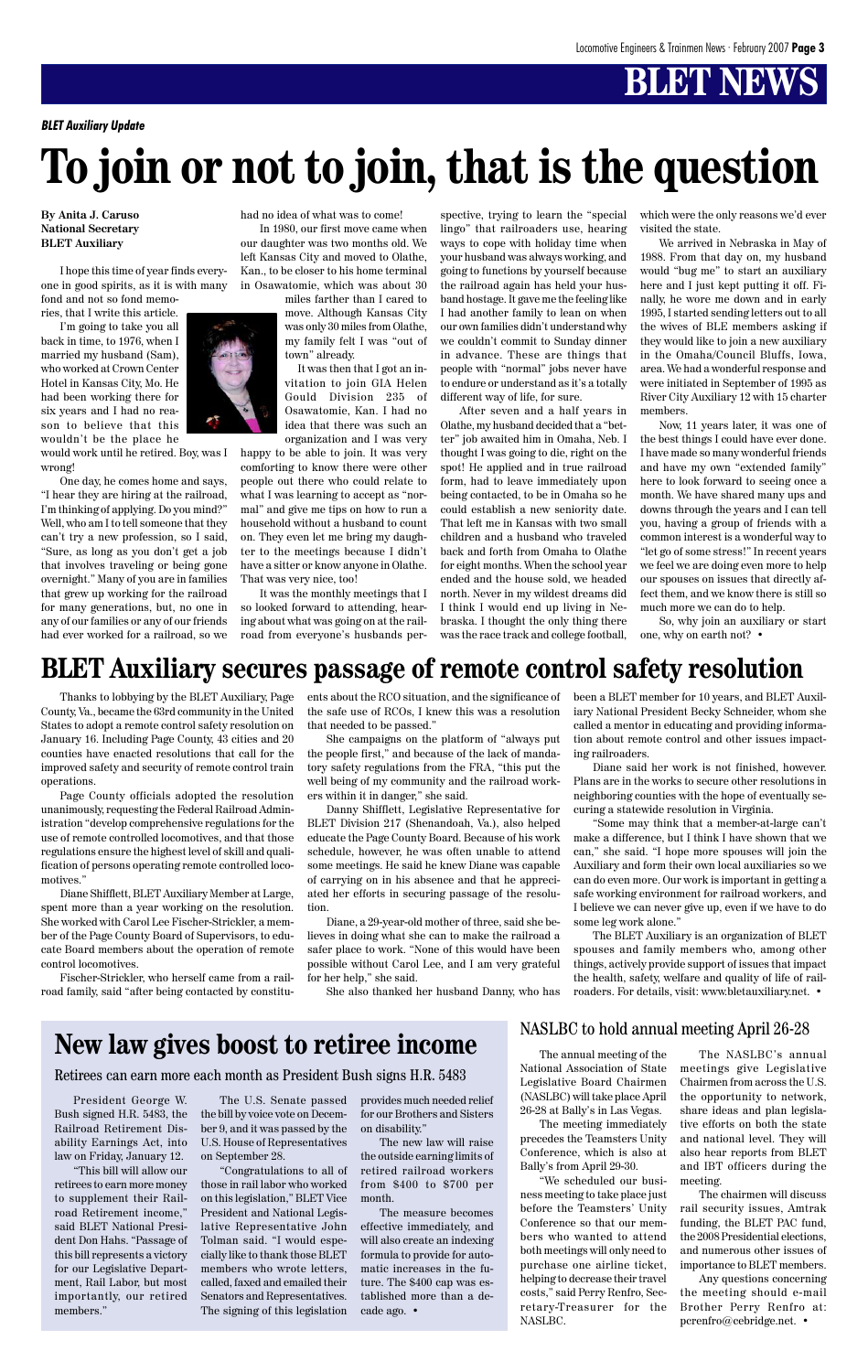When new technology is introduced in the railroad industry, there's always a game of "give and take" played between management and labor.

But in a recent public safety hearing before the Federal Railroad Administration regarding the implementation of a new braking technology, it's clear that railroads are willing to give a little — but only if they can take away a lot.

The Brotherhood of Locomotive Engineers and Trainmen testified before the FRA on January 16 regarding electronically controlled pneumatic (ECP) braking systems. The ECP technology reduces stopping distances for trains and is seen as a safety improvement, something the BLET strongly supports.

Delivering the testimony in Washington, D.C., on behalf of the BLET was Thomas A. Pontolillo, the BLET's Director of Regulatory Affairs.

"The BLET has a long and proud history of promoting and working to advance the implementation of technologies that enhance railroad industry safety," he testified. "We recognize the potential benefits of ECP brake systems — both for our members and for the industry, as a whole."

However, he told the FRA panel that the BLET is not in favor of requests by the BNSF Railway and the Norfolk Southern Railroad to waive highly important Federal safety inspections as part of the pilot project. Those waiver requests are nothing more than a way for the railroads to cut costs and will degrade overall safety in the industry if granted, Pontolillo said.

BNSF and NS are seeking to implement a pilot project to test the new brakes on certain portions of their territories.

"We fully support pilot projects of this type, and would view with an open mind petitions for waiver from compliance with FRA regulations that interfere with this effort," Pontolillo said. "However, our reading of the petition has convinced us that the pilot as initially presented — falls far short of what is required, because a number of necessary conditions were omitted from the petition and relief is being sought from a number of regulations that do not restrain achievement of the goals of the pilot."

> "FRA must consider the safety case for ECP in reaching its determination concerning this petition," Pontolillo said. "Instead, Petitioners have largely sought relief from those regulations necessary to create what can only be called a 'labor cost savings' case for ECP." •

In exchange for implementing the new braking system, the railroads are seeking waivers of highly important safety checks that aren't necessarily related to the technology. For example, the railroads are seeking to waive the Federal requirement for a daily locomotive inspection.

"The purpose of the daily locomotive inspection is to ensure — at least once each calendar day that there are no federal defects in any of the various locomotive subsystems at the time of the inspection," Pontolillo testified. "Waiving this requirement will expose locomotives in ECP service to an unacceptably lower standard of inspection, while denying the request will not impair in any way the ECP pilot. FRA should deny this request."

In addition, railroads are seeking relief from the requirement that 100 percent of the brakes must be effective and operative prior to departure of a train from the initial terminal. The railroads also asked for numerous other waivers, including the right to waive various brake test and inspection requirements, and other important safety systems currently mandated by Federal law, such as standards for endof-train devices.

Another safety degradation is the fact that railroads seek to establish new inspection standards for trains equipped with ECP brakes — inspection standards that are different than standards for trains equipped with conventional brakes.

> John Tolman, BLET's Vice President and National Legislative Representative, praised FRA's action. "The industry is long overdue for a mandatory point protection requirement for shoving movements and crews should have the absolute right to refuse to make a blind shove. We strongly urge the FRA to closely monitor the industry's response to these recommendations, and to take further action, if necessary, to ensure that another tragedy like the DeWitt accident never happens again," he said. •

"(E)stablishing different standards for different equipment sets that will be operated side-by-side, when they are not operationally required, is a recipe for confusion and injects an unnecessary risk," Pontolillo said.

In the end, the BLET applauded the railroads for taking the first step in the eventual broad implementation of this safety-improving technology. However, their request as currently written would have the potential to degrade safety and is nothing more than a way to cut costs.

# **New ECP braking technology would benefit safety**

Following a preliminary investigation into the December 14, 2006 death of a CSX carman in DeWitt Yard outside of Syracuse, N.Y., who was killed when his truck was struck by a remote controlled shoving yard movement, the Federal Railroad Administration has issued a series of recommendations to the railroad industry intended to prevent another such tragedy.

The recommendations were included in Safety Advisory 2007-01, which was published in the January 18 Federal Register.

FRA stressed that the accident is still under investigation, that causes and contributing factors have not yet been established, and that the Safety Advisory should not be construed as placing blame or responsibility for the accident on the acts or omissions of any person or entity.

FRA also noted that the subject of

"point protection" for shoving movements was included in a Notice of Proposed Rulemaking concerning railroad operating rules and practices that currently is under consideration.

By issuing the Safety Advisory, FRA is asking the industry not to wait until the lengthy rulemaking process is concluded, but to act now to prevent another unnecessary injury or death.

FRA's most significant recommendation is that railroads "review, or amend as necessary, their point protection rules to clarify that the person protecting the point visually determine, for the duration of the shoving or pushing movement, that the track is clear either within the person's range of vision or for the complete distance the equipment is to be shoved or pushed, or that other safeguards are observed to prevent critical incidents involving shoving movements."

In making this recommendation, FRA acknowledged that "continuous observation cannot be accomplished if the person is also attempting to accomplish other tasks that cause the person to divert attention from providing point protection."

The Safety Advisory also recommended that railroads:

• assess their current rules addressing safety at yard crossings, including rules governing shoving and pushing movements and backing motor vehicles;

• review their point protection rules and their importance with all relevant employees;

• review their current rules pertaining to employee behavior on or about tracks with particular emphasis in yards with all relevant employees;

• address the ability of employees to call for assistance in emergency situations through the use of common emergency radio frequencies, or by other means; and

• assess the conspicuity of flat cars and other equipment with low profiles and consider measures available to increase their visibility when they are the lead car in a shoving movement, especially at yard crossings.

## **New FRA Safety Advisory asks railroads to strengthen yard safety**

The U.S. Railroad Retirement Board offers free informational conferences for elected union officers throughout 2007. Registration begins at 8 a.m. The programs begin at 8:30 a.m. and end at 12:30 p.m.

> **March 23 • Pikesville, Md.** Hilton Pikesville 1725 Reisterstown Rd.

**March 30 • Covina, Calif.** Embassy Suites Hotel (in Blakes' Conference & Banquet Rooms) 1211 E. Garvey Street

**April 20 • Nashville, Tenn.** Hilton Garden Inn 412 Royal Parkway

**April 20 • East Hanover, N.J.** Ramada Conference Center 130 Route 10 West

**April 27 • Roanoke, Va.** Holiday Inn Tanglewood Rt. 417/220

**April 27 • St. Louis, Mo.** Holiday Inn South County Ctr. 6921 Lindbergh Blvd.

**April 27 • New York, N.Y.** Doubletree Metropolitan Hotel 569 Lexington Ave. at 51st Street Room: Metro 1

**April 27 • Eagan, Minn.** Best Western Dakota Ridge

3450 Washington Dr. I-35 E & Yankee Doodle Rd.

**May 4 • Kansas City, Mo.** Clarion Hotel Sports Complex 9103 East 39th St.

**May 4 • Oakland, Calif.** Ronald V. Dellums Federal Building North Tower, 5th Floor Conference Room H 1301 Clay Street

**May 4 • Ashland, Neb.** Eugene T. Mahoney State Park 28500 West Park Highway

> **May 11 • Smyrna, Ga.** Holiday Inn Express

Vinings/Smyrna 1200 Winchester Parkway

**May 11 • Denver, Colo.** Radisson Hotel Denver Plaza 3333 Quebec Street

**May 18 • Spokane, Wash.** Airport Ramada 8909 Airport Dr.

**May 18 • Birmingham, Ala.** Medical Forum Building 950 22nd Street, North Meeting Room C

> **June 1 • Fargo, N.D.** Best Western Kelly Inn 3800 Main Ave. •

## 2007 Railroad Retirement Board Informational Conferences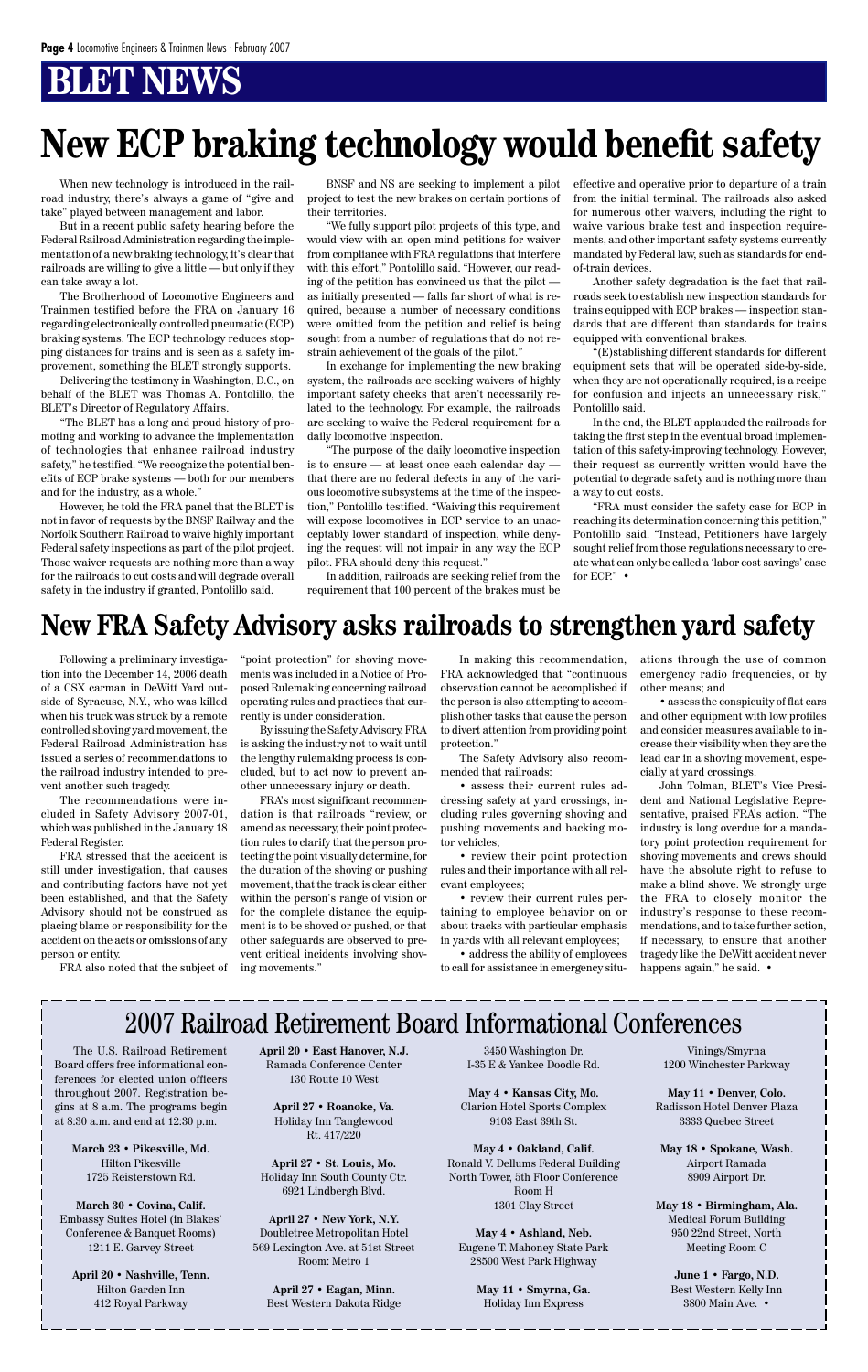Locomotive Engineers & Conductors Mutual Protective Association



**(800) 514-0010 • (313) 962-1512 FAX: (877) 633-1910 • E-MAIL: lecmpa1910@lecmpa.org • WEB: www.lecmpa.org**



*Job Protection Headquarters for Transportation Employees Since 1910*

The BLET's National Division extends congratualtions to Brother Rich Dixon (center) upon winning reelection to the office of General Chairman for the Southeastern Pennsylvania Transportation Authority (SEPTA). From left: Members who attended the meeting are: Ron Kendra, Division 71; Don Hill, 2nd Vice Chairman of the SEPTA General Committee; Steve Bruno, President of Division 71; Mike Mulkeen, Secretary-Treasurer of the SEPTA GCofA; Marty McShea, Alternate S-T; Rich Dixon, General Chairman; Ed Rodzwicz, BLET National Division First Vice President; Paul Osciak, SEPTA 1st Vice Chairman; Marcus Ruef, BLET National Vice President; and Tom Dorricot, Legislative Representative of Division 71.

# Rich Dixon reelected as



(SLBC) at the Board's quadrennial meetings in Atlanta on January 22.

Buddy White was reelected by acclamation to the Watkins, NS, Division 210 (Macon, Ga.); Frank Septa General Chairman office of Georgia State Legislative Board Chairman Middleton, CSX, Division 323 (Augusta, Ga.); John R. Watkins, NS, Division 210 (Macon, Ga.); Frank Middleton, CSX, Division 323 (Augusta, Ga.); John R. Hunt lll, NS, Division 328 (Atlanta); Al Belin, CSX, Division 503 (Atlanta); Chris Dickey, NS, Division 646 (Savannah, Ga.); Sammy Ganas, CSX, Division 648 (Waycross, Ga.); Dwayne Massengale, CSX, Division 779 (Manchester, Ga.); Ed Robinson, NS, Division 786 (Macon, Ga.); and Freddie Doyle, CSX, Division 803 (Savannah, Ga.).

Also elected were: Vice Chairman James Rigsby, a member of Division 706 (Fitzgerald, Ga.); 2nd Vice Chairman Corey Vaught, Division 409 (Columbus, Ga.); Secretary-Treasurer Mike Poss, Division 696 (Atlanta); and Alternate Secretary-Treasurer Louis Meyers, Division 316 (Atlanta).

Cliff Neill, from Division 409 (Columbus, Ga.), presided as the incumbent Secretary-Treasurer at the meeting but he did not seek reelection because he is retiring in July. Brother Poss was elected by acclamation to fill the vacant position.

tatives will consider a railroad — oversight from the appropriate — it's high time our legislators security bill in light of a locomotive theft in southeastern Ohio on January 16.

Guest speakers at the quadrennial meeting included Richard Ray, President of the Georgia State AFL-CIO, and Tasso Knight, the Political Director of the Georgia State AFL-CIO. Brother White reports that even though the AFL-CIO and the Change to Win federation are split at the national level, the BLET remains close with the Georgia AFL-CIO through a Solidarity Charter.

The following Legislative Representatives attended the meeting as delegates of their respective divisions: Culleyl Johnson, CSX, Division 30 (Atlanta); Scott Sutton, NS, Division 59 (Valdosta, Ga.); Leon

During the meeting, the delegates discussed their legislative priorities. Improved railroad security and safer remote control train operations are top priorities for the BLET in Georgia. Also, the Georgia State Legislative Board plans to introduce and lobby for a bill that would require switch indicator lights in dark territory.

The Board also discussed ways to address membership concerns regarding hours of service and limbo time abuses by rail carriers CSX and Norfolk Southern, the two major railroads operating in Georgia.

Delegates enjoyed a reception on January 21 provided by Matthews & Steel, the BLET designated legal counsel in Atlanta. In addition, Brother White thanked the Brotherhood's Relief and Compensation Fund (BRCF) for sponsoring lunch on January 22. •

# **Buddy White reelected Georgia SLBC**

### **Illinois joins Midwest Interstate Passenger rail compact**

State Representative Bob Hagan, who is a working locomotive engineer and a member of Division 757 of the Brotherhood of Locomotive Engineers and Trainmen (BLET), held a press conference on January 18 where he announced that he will reintroduce Senate Bill 363, the Rail Safety and Security Act. Also at the press conference in Youngstown were State Senator Capri Cafaro and Tim Hanely, the BLET's State Legislative Board Chairman for the State of Ohio.

Members can also sign up for the BLET-PAC though the new site. •

The legislation would require railroad owners and operators to secure their facilities from the threat of terror

Ohio's House of Represen-strikes and provide for proper the problem far too long and

state agencies to ensure compliance.

Early on January 16, two boys escaped from a juvenile detention home in Nelsonville, Ohio, broke into a building that houses a Hocking Valley Scenic Railway locomotive, and took the locomotive on a 12 mile joy ride before being apprehended by police.

Chairman Hanely said the theft is proof positive that securing Ohio's railroad system is long overdue.

"What further proof is needed?" Hanely asked. "If we can't secure a potential weapon of mass destruction from kids, how could we ever think our rail networks are safe from terrorists?

"This industry has ignored

stepped in to protect Ohio's citizens."

Hanely said that Ohio has fallen victim to numerous rail accidents in the recent past, many of them serious. He cited a train fire in Chillicothe, a runaway train out of Toledo, a fatal accident and train sabotage in Cincinnati, and train crews being fired upon with rifles while en route between Ohio cities as examples of security lapses in the state's rail network.

"Enacting a rail security bill could have prevented most of these incidents," Hanely said.

Rep. Hagan reintroduced the legislation, S.B. 363, before the Ohio House of Representatives in mid January. •

## Locomotive theft ignites rail security push in Ohio

On November 30, the Illinois Senate gave its final, unanimous approval to the Midwest Interstate Passenger Rail Compact, a plan to create railroad jobs and to expand passenger rail service in the Midwest. It is expected that Governor Rod Blagojevich will sign the measure with in the next 60 days.

The Brotherhood of Locomotive Engineers and Trainmen was one of the primary supporters of the compact and worked to get the bill passed.

"This piece of legislation will help to expand passenger rail transportation in the Midwest," BLET Illinois State Legislative Board Chairman Ed Way said. "We are happy that the Illinois state legislature has voted to join the compact."

In the Illinois House, Representative Kathy Ryg (the chief sponsor of the bill in the House) and the House's other chief co-sponsors — Representatives Elaine Nekritz, Paul Froehlich, Karen May and Dave Winters — shepherded HB 4344 through the House during the first week of that state's fall legislative veto session.

Senate Transportation Chair Tony Muñoz was the bill's primary sponsor in the Senate, and the co-sponsors included Senators Dale Risinger, Debbie Halvorson, Larry Bomke and John Sullivan. In all, 49 House members and 24 Senate members signed on as cosponsors of the legislation.

"I would like to congratulate Brother Way and all of the BLET members in Illinois who worked diligently to get this legislation passed," BLET

Vice President and National Legislative Representative John P. Tolman said.

MIPRC's current members are Indiana, Michigan, Minnesota, Missouri, Nebraska, North Dakota and Ohio. The main purposes of the compact are to:

• Promote, coordinate and support regional improvements to passenger rail service

• Promote both current improvements and long-range plans for intercity passenger rail service in the Midwest.

• Coordinate interaction among Midwestern state officials and between the public and private sector at all levels (federal, state and local). •

### National Legislative office launches website

The BLET's National Legislative Office in Washington, D.C., premiered its website on February 21.

The site is intended to be a resource for BLET members, as well as anyone who is interested in the BLET's legislative and regulatory activities.

Members can visit the website at http://www.bletdc.org.

The website contains a plethora of information to keep members informed, including an Action Alert section for breaking news and a testimony area that collects testimony delivered by BLET and Teamster officials on key regulatory and legislative issues.

The website also contains contact information for the National Legislative Office as well as all State Legislative Board Chairmen.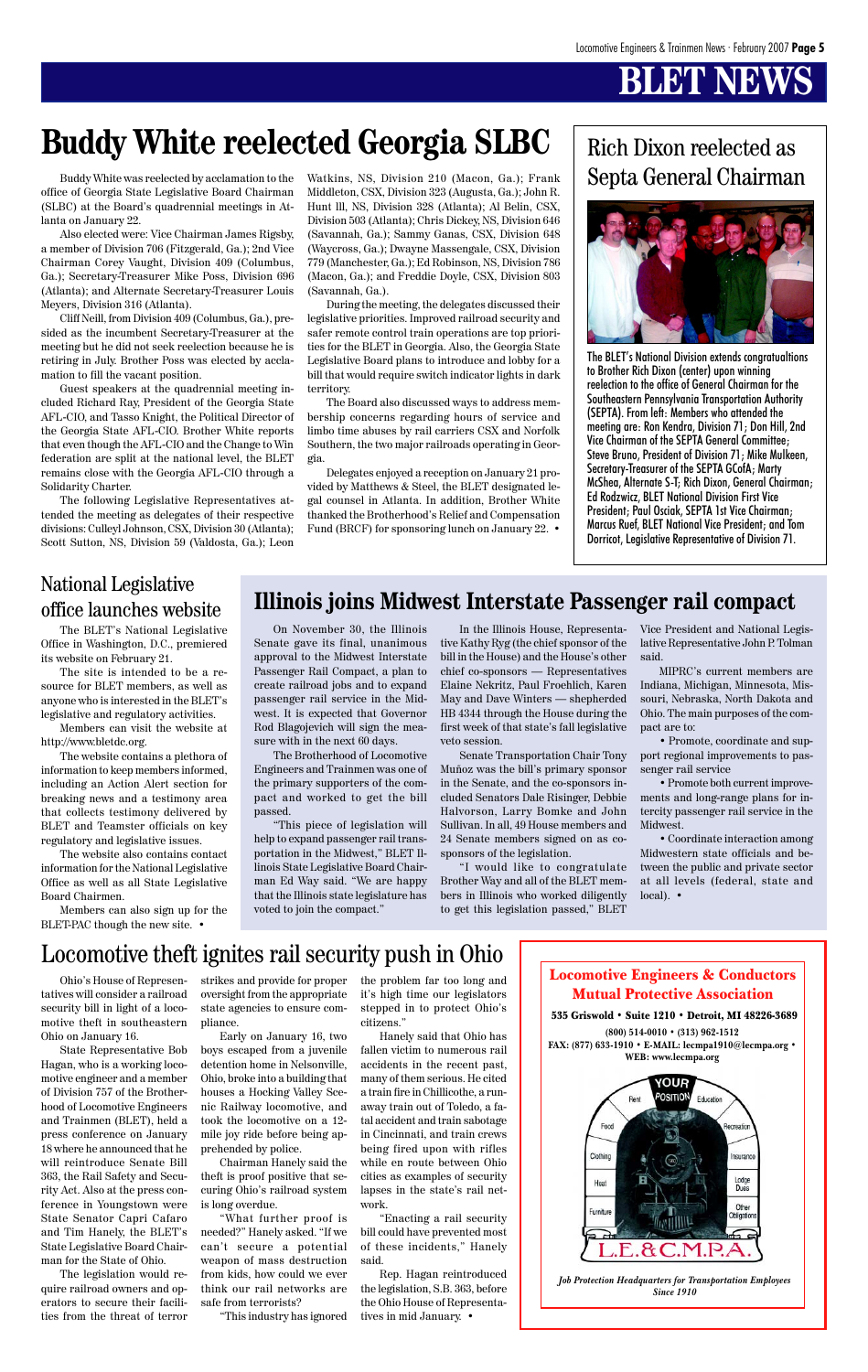BLET State Legislative Board Chairmen meet with members of Congress on Capitol Hill

# **In the halls of Congress...**

Twenty-one BLET State Legislative Board Chairmen descended on Capitol Hill the week of January 22 in a major effort to educate their Senators and Representatives about railroad security, Amtrak funding, and many other issues of importance to the BLET and the Teamsters Rail Conference.

The 21 State Chairmen visited 140 members of Congress in two days. The BLET National Legislative Office organized the event, which was held in conjunction with the Teamsters Leadership Academy on Political Action. The IBT's Training and Development Department and the IBT Government Affairs Department hosted the Leadership Academy.

"We visited members of both parties," said John Tolman, BLET Vice President and National Legislative Representative. "We focused on getting our message across to both Republicans and Democrats — and will work with members of both parties to get legislation passed."

Several newly-elected State Legislative Board Chairmen and Teamsters from around the country attended the Teamsters three-day Leadership Academy. The program educated participants on how to develop a political action program at the local level, and a winning strategy for the upcoming 2008 elections.

"Educational opportunities such as this one provide our officers and members with the occasion to learn side by side with their brothers and sisters from the International Brotherhood of Teamsters," BLET National President Don M. Hahs said. "They serve to with in the organization."

During the Academy, Vice President Tolman gave attendees a presentation about communications.

"I really enjoyed the training and found the variety of programs very interesting. I believe they will be especially valuable to me as a new Legislative Board Chairman," said Brian Kelley, Missouri State Legislative Board Chairman. "I thank Brother Tolman and the members of his staff who helped put this whole event together."



Veteran BLET State Legislative Board Chairmen joined the new Chairmen for visits to the Capitol. Railroad security and Amtrak funding were two of the key issues among the many that were discussed. The Chairmen stressed that worker training and whistleblower protections should be necessary parts of any rail security legislation passed by the Congress. In addition, the Chairmen stressed that a new collective bargaining agreement for Amtrak workers should be a part of any long term funding given to the National Railroad Passenger Corporation. BLET members at Amtrak have been without a new contract in more than six years.

"I think these visits provided an invaluable experience for both the new Chairmen and the veteran Chairmen," Vice President Tolman said. "It gave us an opportunity to express our views to more than 140 members of Congress and also allowed these brothers to get experience in discussing legislation that impacts our members on a national level."

Tolman said he received overwhelming positive feed-

the Hill visits. All of the Chairmen filled out questionnaires and gave their opinions of the visit. He said the questionnaires will be used in the future to target certain members of Congress when legislation is coming up for votes.

"The opportunity to meet with our legislators in Washington during the first 30 days of the new Congress was invaluable," said Tim Hanely, Ohio State Legislative Board Chairman. "Change is definitely in the air on Capitol Hill."

The State Chairmen were organized into small groups for the visits to Capitol Hill. Each new Chairman was paired with one or more experienced Chairman, often leading to diverse pairings.

"I was impressed by our friends in D.C.," said Terry Todd, Arkansas State Legislative Board Chairman. "They were very knowledgeable about our issues and wanted our input. I am a freight engineer in the south with Union Pacific. George Newman is a passenger engineer from Massachusetts. I think we worked well together. George doesn't run freight and I don't run passenger. We each had our own specialty."

The meetings were set up over a three week period to coincide with the days that were scheduled for the efforts.

"On the behalf of the State Legislative Board Chairmen who participated and myself, I would like to thank Dan Sullivan of the National Legislative Office, and Kathleen Policy of the BLET Public Relations Department, for their hard work in setting up these appointments and organizing this event," Tolman said.

The following BLET members participated in the Capitol Hill event (all are State Legislative Board Chairmen unless otherwise noted): Mike Weston, Colorado; Jim Wilmesher, Colorado State Legislative Board Secretary-Treasurer; Craig Gilchrist, Montana; T.M. "Mike" McClary, Tennessee; Dave Lavery, Florida; Jeff Worthington, Utah; Terry Jones, Wyoming; Brian Kelley, Missouri; Jeff Kurtz, Iowa; Ed Way, Illinois; Bill Verdeyen, Indiana; Tim Hanely, Ohio; Ken Kertesz, Pennsylvania; Tony Dimond, Wisconsin; Terry Briggs, Texas; Rob Holton, Washington State Legislative Board Member (Division 104); Tim Smith, California; Herb Harris, Washington, D.C.; Terry Todd, Arkansas; George Newman, Massachusetts; and John Collins, New York State. •



Clockwise, from left: Lobbying in the office of Congressman Bud Shuster (R-Pa.) is Ken Kertesz, Pennsylvania State Legislative Board Chairman; A.J. Stokes, State Coordinator, International Brotherhood of Teamsters; Tim Hanely, Ohio State Legislative Board Chairman; Congressman Shuster; Stephen Martinko, Legislative Director of Shuster's staff; and John Tolman, BLET Vice President and National Legislative Representative.

From left: Jeff Kurtz, BLET Iowa State Legislative Board Chairman; Jeffrey Bainter, BMWED Indiana Legislative Director; Andrew Lattner, Transportation Legislative Assistant for the office of Representative Joe Donnelly (D-IN); Bill Verdeyen, BLET Indiana State Legislative Board Chairman; and Ed Way, BLET Illinois State Legislative Board Chairman.



Herb Harris (right), Washington D.C. Legislative Board Chairman, at a meeting with two representatives from Maryland.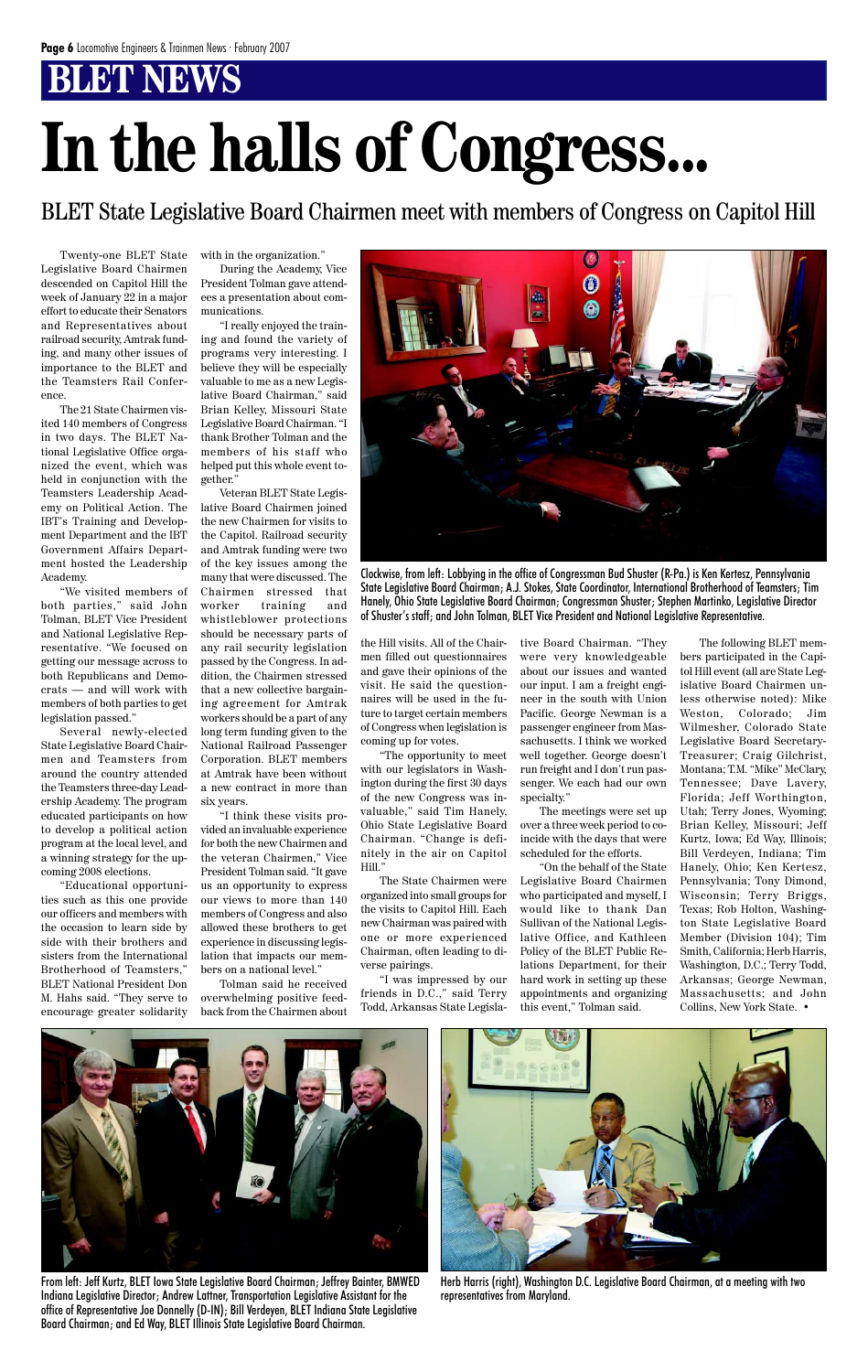### Election Supervisor's Certification of Results of the 2006 IBT International Officer Election

The *Rules for the 2005-2006 IBT International Union Delegate and Officer Election ("Rules")* state that the Election Supervisor has the authority "to supervise all phases of the International Union delegate and officer election" and is "authorized and obligated to certify election results." *Rules*, Article I. Pursuant to that authority, this constitutes the Election Supervisor's certification of the results of the 2006 IBT International Officer Election.

The ballot count for contested International Officer positions took place from November 14 through November 18, 2006, in Alexandria, Virginia. A final tabulation of votes was announced on November 18, 2006. The time for filing post- election protests concerning the outcome of the election has expired (*Rules*, Art. XIII, § 3(a)), and no post-election protests were filed.

Two pre-election protests have not been resolved completely. *In re Berg*, 2006 ESD 397 (December 6, 2006), was appealed to the Election Appeals Master and is pending decision before him. Investigation is not completed in *In re Buban*, Case No. P-06-343-100906-MW, and no ruling has issued. However those protests are finally decided, the subject matter and scope of the protests will not require considering any relief under *Rules*, Art. XIII, §§ 4(t) (withholding of certification) or 4(u) (order of rerun election) in connection with the International Officer election. No delay or refusal to certify the results of any race in the International Officer election has been sought, and none is warranted.

Accordingly, based upon the ballot tabulations, the Election Supervisor certifies the following candidates as duly elected to the identified IBT International Union office. The candidates for IBT At-Large Vice-President are certified ranked in order according to the number of votes received in order to comply with Art. VI, § 8(a) of the IBT Constitution. The candidates for other offices are also listed in order according to the number of votes received, for informational purposes only.

| <b>OFFICE</b>                        | <b>NAME</b>                    |
|--------------------------------------|--------------------------------|
| <b>General President</b>             | James P. Hoffa                 |
| General Secretary-Treasurer          | C. Thomas Keegel               |
| <b>IBT At-Large Vice President</b>   | Ken Hall Carroll Haynes        |
|                                      | George Tedeschi Fred Simpson   |
|                                      | Randy Cammack Fredrick Potter  |
|                                      | <b>Fred Gegare</b>             |
| <b>Eastern Region Vice-President</b> | John Murphy Jack Cipriani      |
|                                      | Dan Kane, Sr. Frank Gillen     |
| Central Region Vice-President        | Cheryl Johnson Patrick Flynn   |
|                                      | Walter A. Lytle Gordon Sweeton |
|                                      | John T. Coli                   |
| Southern Region Vice-President       | Kenneth W. Wood Tyson Johnson  |
| <b>International Trustee</b>         | Henry Perry Franklin Gallegos  |
|                                      | <b>Ferline Buie</b>            |

The following members were declared duly elected to office on June 30, 2006, the last day of the IBT 27th International Convention.

| <b>OFFICE</b>                 | <b>NAME</b>               |
|-------------------------------|---------------------------|
| Western Region Vice-President | Jim Santangelo Chuck Mack |
|                               | Al Hobart                 |
| Teamsters Canada              | Robert Bouvier Tom Fraser |
| <b>IBT</b> Vice-President     | Don McGill                |

All candidates are reminded that they must comply with their remaining obligations under the Rules, including the filing of final CCERs. We retain jurisdiction to assure compliance with the Rules and to order and enforce any remedies for non-compliance if necessary.

Dated: January 8, 2007 Washington, D.C.

Richard W. Mark Election Supervisor •

Just like the rest of the railroad industry, which had to hire and train new employees to replace a generation of retiring workers and to increase staffing to meet increases in traffic, the arbitration end of the business is facing similar challenges.

It has become necessary to recruit National Mediation Board-certified arbitrators who have been practicing in other industries for railroad work. Some of the new referees have experience with other Divisions of the NRAB, but none have heard First Division, or operating craft, cases before.

The BLET Arbitration Department, in conjunction with the National Railway Labor Conference (NRLC), and with the cooperation of Union Pacific Railroad, sponsored three railroad-orientation classes for new arbitrators in December of 2006.

The purpose of the class was to provide fundamental information concerning locomotive and train operations and to expose the new arbitrator to the locomotive engineer work environment and railroad culture. The three arbitrators attended the all-day classes, which were conducted in Chicago.

Doug Davidson of the BLET National Division's Arbitration Department taught the workshops.

"The workshop was a condensed version of a Railroading 101 class," Davidson said.

A member of BLET Division 96 in Chicago, Davidson works under the direction of National Vice-President Richard K. Radek and serves as a labor member for the First Division of the National Railroad Adjustment Board.

"We began in a classroom with a general overview of the responsibilities and duties of the locomotive engineer," Davidson said. "This was followed by a module on engineer certification and in particular, the relationship between Part 240 violations and the collective bargaining discipline."

That portion of the workshop was followed by a presentation on traintrack dynamics, focusing on in-train forces and on what an engineer must do to control slack and speed. A Union Pacific representative demonstrated locomotive event recorder technology on a laptop computer and there was a discussion concerning event recorder data as evidence.

The class then continued in the field where the new arbitrators inspected rail cars and locomotives, looked at track structure, switches, signal systems and safety devices. Each class visited a manned interlocking tower and listened in to radio transmissions governing train movements. Davidson said the arbitrators were given the opportunity to throw a hand switch in the yard.

"The highlight of the class was for each referee to spend time in the locomotive cab with a BLET engineer while that member operated a UP passenger train," Davidson said. "The arbitrators observed first-hand engineers passing through work zones, reacting to trespassers and grade crossing hazards and professionally handling their trains.

"Most beneficial to the new arbitrators was the conversations with the BLET engineers, which allowed the referees an unfiltered view of the railroad culture. Quality of life topics included working in unassigned service, being on call 24/7, railroad discipline, critical incidents, stress on the family at home, and the stress that comes from working in a performance-driven and safety sensitive position."

All three arbitrators later wrote letters to the BLET Arbitration Department expressing that the classes were very instructive and that they all gained a greater appreciation of the demands placed upon our craft.

Additional classes for other new arbitrators will be scheduled soon. •

# **BLET provides training to new NMB arbitrators**

### Working jointly with management, BLET teaches 'Railroading 101' to next generation of arbitrators

# **BLET General Chairmen conclude Education & Training workshop**



BLET members who completed the Education & Training Department's General Chairman Workshop in St. Louis, Mo., from January 22-25, 2007.

**Seated, from left:** Doug Davidson, Assistant Director of Arbitration and Labor Member, National Railroad Adjustment Board; Rick Radek BLET Vice President, Director of Arbitration and Labor Member, NRAB; Ken Kroeger Coordinator of Education & Training and BLET Special Representative; and Marcus Ruef, Vice President.

**Second row, from left:** David Fernald, 3rd Vice General Chairman, NS Northern Lines/ WLE; John Eutsler, LC Div 158 (UP Western Lines); Randy Dumey, 1st Vice Chairman BNSF (SLSF/M&NA); David Bowen, Vice General Chairman CSX Western Lines; Mark Whitchurch, 1st Vice General Chairman, CN/IC; and Ralph Nunziato, General Chairman PATH. **Back row, from left:** John Reynolds, General Chairman CN/WC; Russ Elley, Vice General Chairman UP Southern Region; Rick Gibbons, General Chairman BNSF (SLSF/M&NA); Rick Finamore, General Chairman CSX Northern Lines; Bill Hannah, General Chairman UP Western Lines; Kristeen Clough, Administrative Assistant UP Western Lines; Ben Martin, General Chairman NYSW/NECR; and Robert Linsey, 1st Vice General Chairman NS Northern Lines/WLE. •